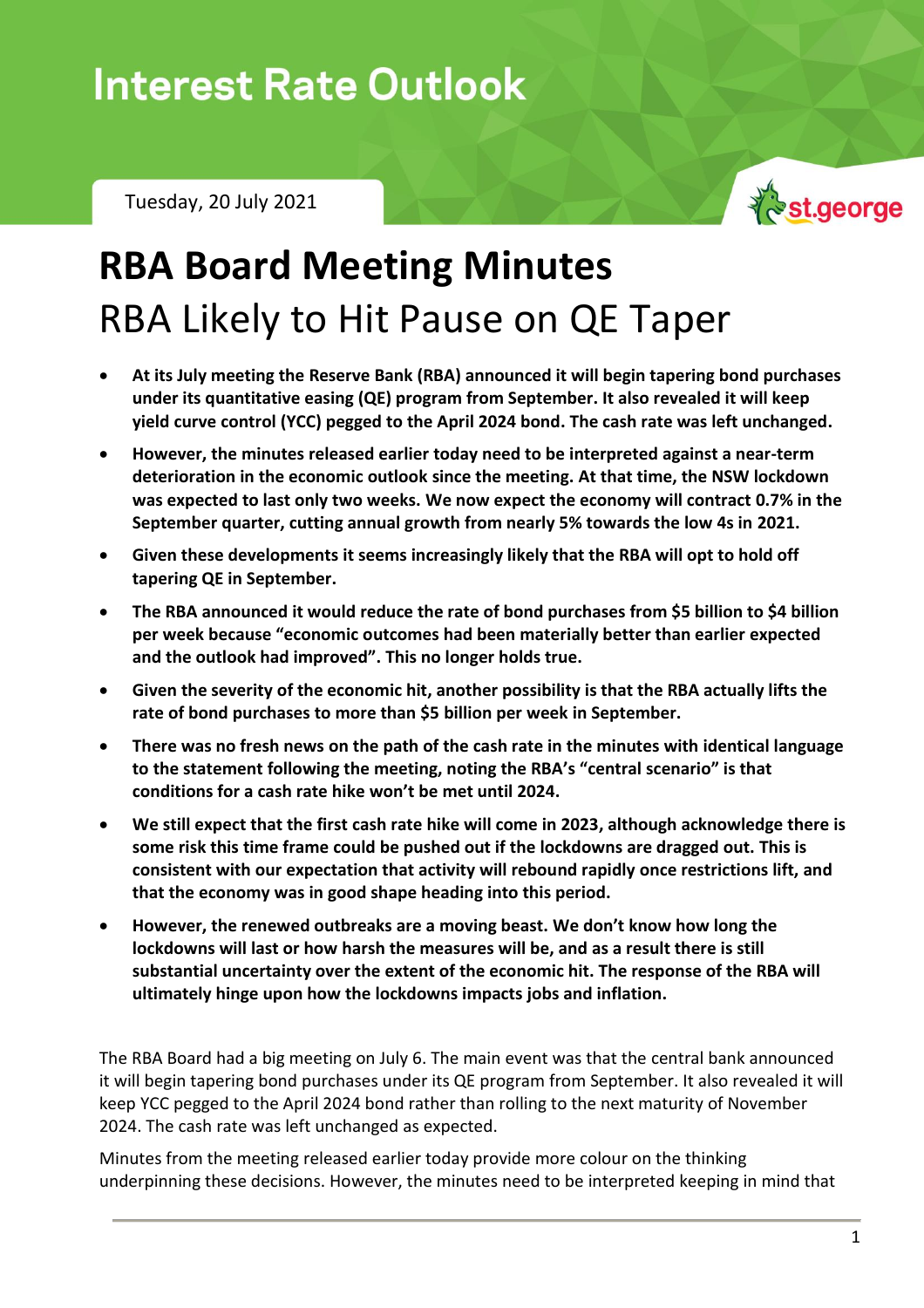the near-term economic outlook has significantly deteriorated since the meeting.

Notably, at the time of the meeting, the New South Wales lockdown was expected to last only two weeks. Since then, restrictions in NSW have been extended and tightened, notably construction and non-essential retail have been shut down, and Victoria is also in lockdown. We now expect the economy will contract 0.7% in the September quarter, cutting annual growth from nearly 5% towards the low 4s in 2021.

#### **Quantitative easing**

Members agreed to reduce the rate of bond purchases from \$5 billion to \$4 billion per week because "economic outcomes had been materially better than earlier expected and the outlook had improved". However, they also acknowledge an argument could be made to keep the purchases at \$5 billion per week "given that economic outcomes were still well short of the Bank's goals for inflation and employment".

As we expected, the RBA also moved to a flexible, open-ended QE model, rather than a fixed rate of purchases. This allows the RBA to increase or decrease the rate of bond purchases in the future, in line with the state of the economy at the time. It was noted, this was appropriate "given the high degree of uncertainty about the economic outlook".

It seems increasingly likely that the RBA will invoke the flexibility clause of its new quantitative easing model and opt to hold off tapering purchases in September. It is likely this would be announced at the next meeting on 3 August. A decision on tapering would likely be deferred until the policy is reviewed in November.

Given the severity of the economic hit, another possibility is that the RBA actually lifts the rate of bond purchases to more than \$5 billion per week following the conclusion of the current round of purchases in September. This would signal the Board is prepared to respond to changing economic conditions.

#### **Yield curve control**

The decision not to extend YCC was widely expected. YCC is designed to work alongside the cash rate by keeping shorter-term interest rates low. The RBA has stated YCC needs to expire before the cash rate will lift.

The minutes note the decision to not extend was underpinned by the "the faster-than-expected recovery in economic conditions over the course of 2021" because this had "widened the range of plausible scenarios" for the cash rate. To extend YCC to the November bond 2024 would imply the RBA did not intend to lift the cash rate until 2025 at the earliest, which is too far off given the strength of the recovery to date.

#### **Cash rate**

There was no fresh news on the path of the cash rate in the minutes. As we outlined following the Board meeting, the RBA has softened its commitment to the 2024 time frame. The minutes used identical language to the statement following the meeting, noting the RBA's "central scenario" is that conditions for a cash rate hike won't be met until 2024. Previously, the RBA said it was "unlikely" conditions for a rate hike would be met before 2024 "at the earliest".

The growing economic hit from the lockdowns will weigh on employment and inflation, and in turn, could delay when the RBA lifts the cash rate. And we still don't know how long the lockdowns will last and as such, how big the economic hit will be. However, at this stage, we still expect that the first cash rate hike will come in 2023, although acknowledge there is some risk this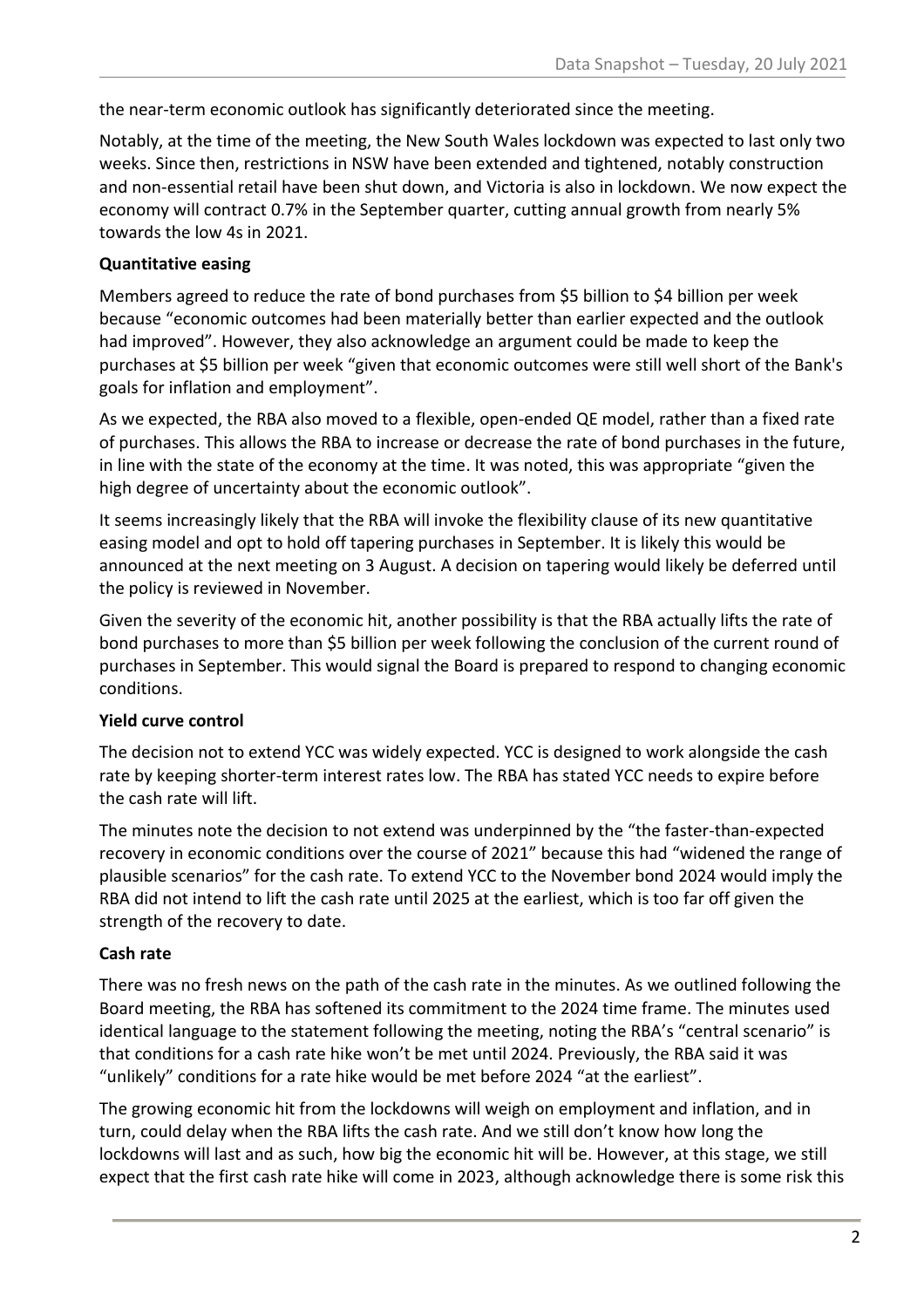time frame could be pushed out if the lockdowns are dragged out.

#### **Impact of lockdowns**

The minutes flag that recent outbreaks and associated restrictions were likely to "weigh on consumption through the middle of the year". However, the RBA remains upbeat about the outlook beyond the current disruption, consistent with our view.

Consumer spending is expected to rebound when lockdowns ease, supported by "highly accommodative policy settings, the strengthened balance sheets of many households and firms, and an increase in the pace of vaccinations". The reference to balance sheets in a nod to the large saving buffers accumulated by households and businesses last year, which will provide support through this difficult period.

Our expectation for a rapid rebound in activity, which will partly offset some of the losses from lockdowns, is a key reason why we still expect the cash rate will be lifted in 2023.

It is also worth remembering that the economy was in good shape heading into this period. Last week, June data showed that the unemployment rate fell to 4.9%. This is the lowest level in 10 years. And economic activity was back at its pre-pandemic level in the March quarter.

The renew outbreaks and related restrictions are a moving beast. We still don't know how long the lockdowns will last, or how harsh the measures will be, and as a result there is still substantial uncertainty over the extent of the economic hit. Encouragingly, the seven-day moving average of new locally acquired cases in NSW has edged lower over the past couple of days, which could be an early sign that daily case numbers have peaked. The response of the RBA will ultimately hinge upon how the lockdowns impact jobs and inflation.

> **Matthew Bunny, Economist** Ph: 02-8254-0023